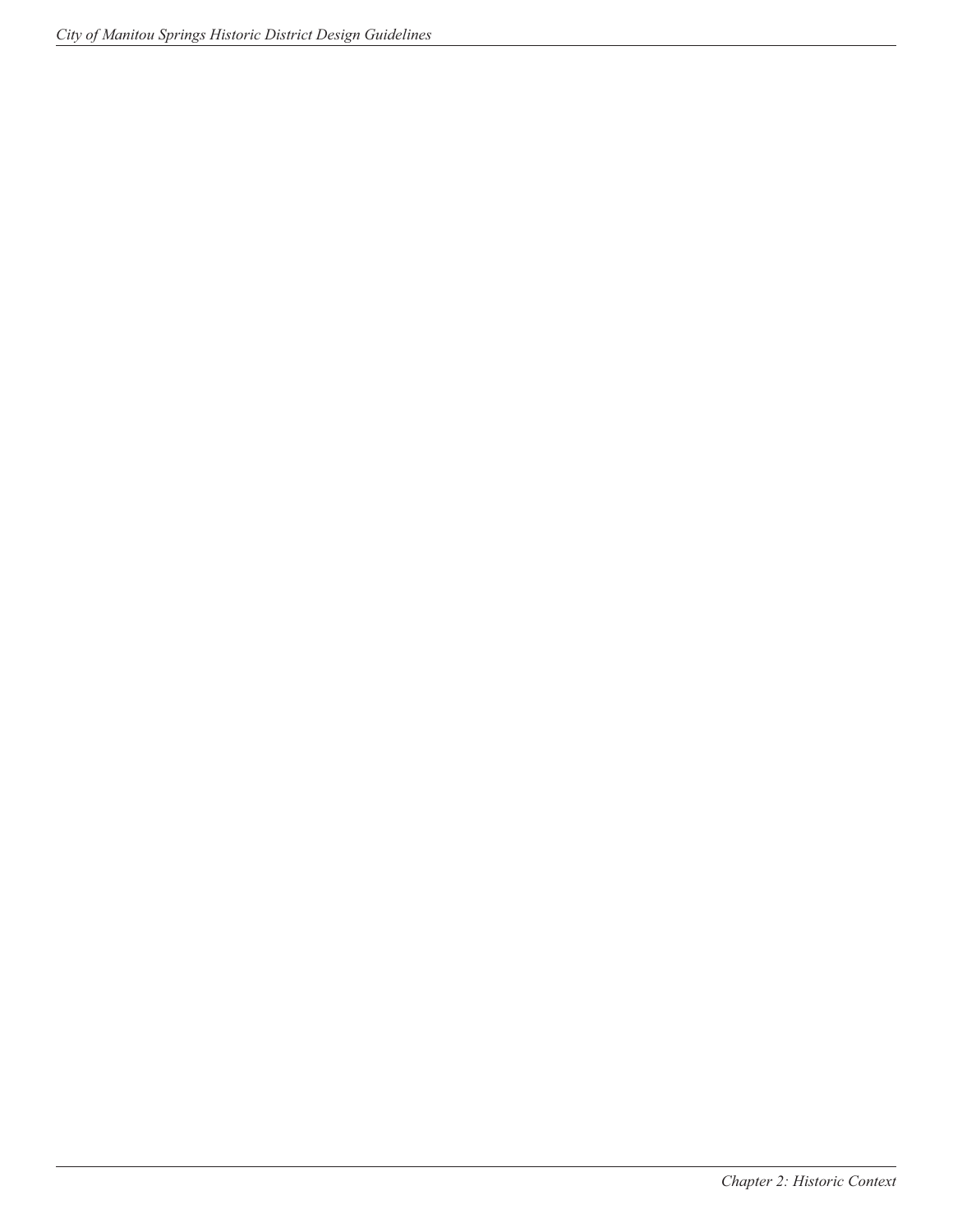### **Chapter 2: Historical Context**

This section describes the historical context of Manitou Springs as reflected in its historic structures. A community history can be documented in a collection of names and dates carefully recorded in history books seldom read, or it can be seen everyday in the architecture of the past. Protecting and preserving that architectural heritage is one way we can celebrate the people and events that shaped our community and enhance the foundation for our future growth and development.

### **Background**

Large Queen Anne Victorian hotels such as the Barker House and the Cliff House are visible reminders of Manitou's heyday as a health resort. These grand buildings, although altered significantly through early renovations, date back to the 1870s when Manitou Springs was founded by Dr. William Bell, an English physician and business partner of General William Palmer, the founder of Colorado Springs and the Denver and Rio Grande Railroad. Dr. Bell envisioned a European-style health resort built around the natural mineral springs with public parks, gardens, villas and elegant hotels. With this plan in mind, Manitou Springs' first hotel, the Manitou House, was constructed in 1872. Development during the 1870s -1880s was rapid and consisted primarily of frame construction. Although Manitou's growth did not faithfully adhere to Dr. Bell's vision, public parks were sited next to rustic pavilions that housed the mineral springs, and hotels were built along the boundaries of these parks. Residential development consisted initially of tents followed by more permanent structures. Grand Avenue became the favored area for the town's wealthiest citizens, while others built more modest homes on the hillsides south of Manitou Avenue. Dr. Bell constructed his villa, Briarhurst along Fountain Creek east of downtown.

During the 1880s and 1890s, the wooden frame structures of the original commercial district were replaced by more substantial brick and stone structures that are still evident today. Native stone became an important material used in homes, retaining walls and bridges. Tourists continued to flock to Manitou during the summer months and many important buildings were constructed to attract visitors to the "Saratoga of the West." Among these structures were the Manitou Bath House (1883), Soda Springs



*Manitou Avenue Manitou Springs, CO*



*Views across the valley are valued by the local community. Manitou Springs, CO*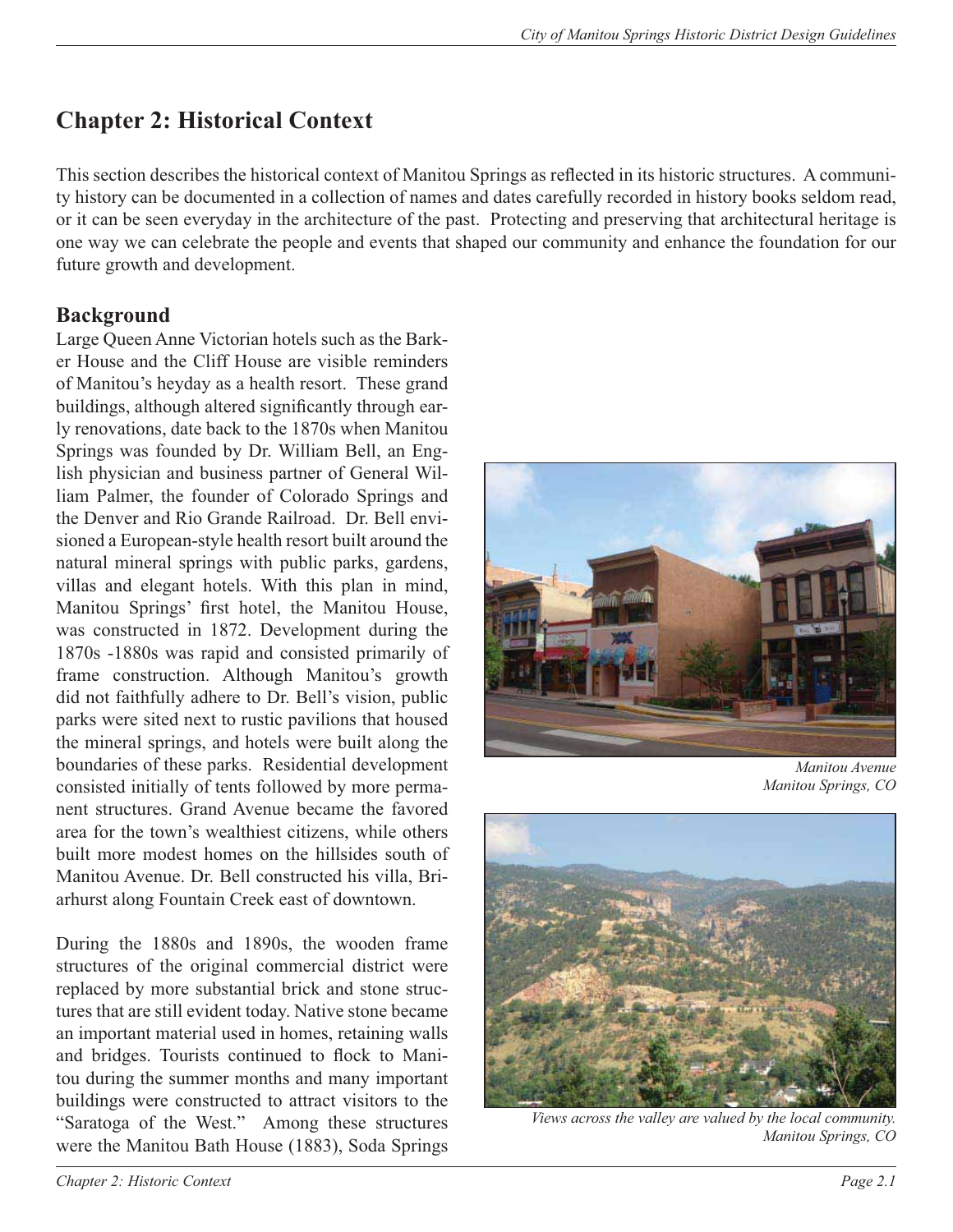

*Shoshone Spring, Manitou Avenue Manitou Springs, CO*



*Our Lady of Perpetual Help Church Ruxton, Avenue, Manitou Springs, CO*



*Corner of Spencer and Cave Avenues Manitou Springs, CO*

Pavilion (1885), Manitou Mineral Water Bottling Works (1890), the Wheeler Block (1883), the Leddy Block (1891) and Miramont Castle (1897). Of these structures, only the Wheeler and Leddy Blocks and Miramont Castle still exist. Additional development provided residences for Manitou's business owners, shopkeepers and doctors. Year-round residents favored large homes with extra rooms that were rented to tourists during the summer. To keep the tourists entertained, attractions such as the Cave of the Winds and the Cog Railroad were developed. Although it was still a seasonal town during this period, citizens were proud of their community and constructed a sandstone public school and several churches to provide local services for year-round residents and visitors.

At the turn of the century, Manitou Springs was still a thriving resort; however, the high Victorian period had passed and building styles became simpler. The influence of the automobile was also felt and touring cars for visiting outlying areas were a popular attraction, though tourists still arrived on the train and stayed for several weeks or the entire season. Summer cottages that were constructed to accommodate these visitors are evident today - most notably along Ruxton, Pilot Knob and Waltham Avenues, although cottages are also located on side and back lots throughout the Historic District. World War I ended the era of the health spa and season-long visitors. Tourists continued to be attracted to Manitou Springs, but these visitors arrived in their own automobiles and stayed for shorter periods. Development focused on the east end of town where tourist courts sprang up. Originally constructed as detached cottages, these were subsequently attached to each other with garages or carports. Examples of auto-tourist development include the El Colorado Lodge and Green Willow Motel. Other automobile-related development included gas stations and roadside restaurants. Civic leaders, anxious to lure tourists, developed the present day Spa Building and private businessmen developed the neighboring Arcade and the 900 block of Manitou Avenue in the popular Pueblo Revival, Spanish Colonial and Craftsman styles.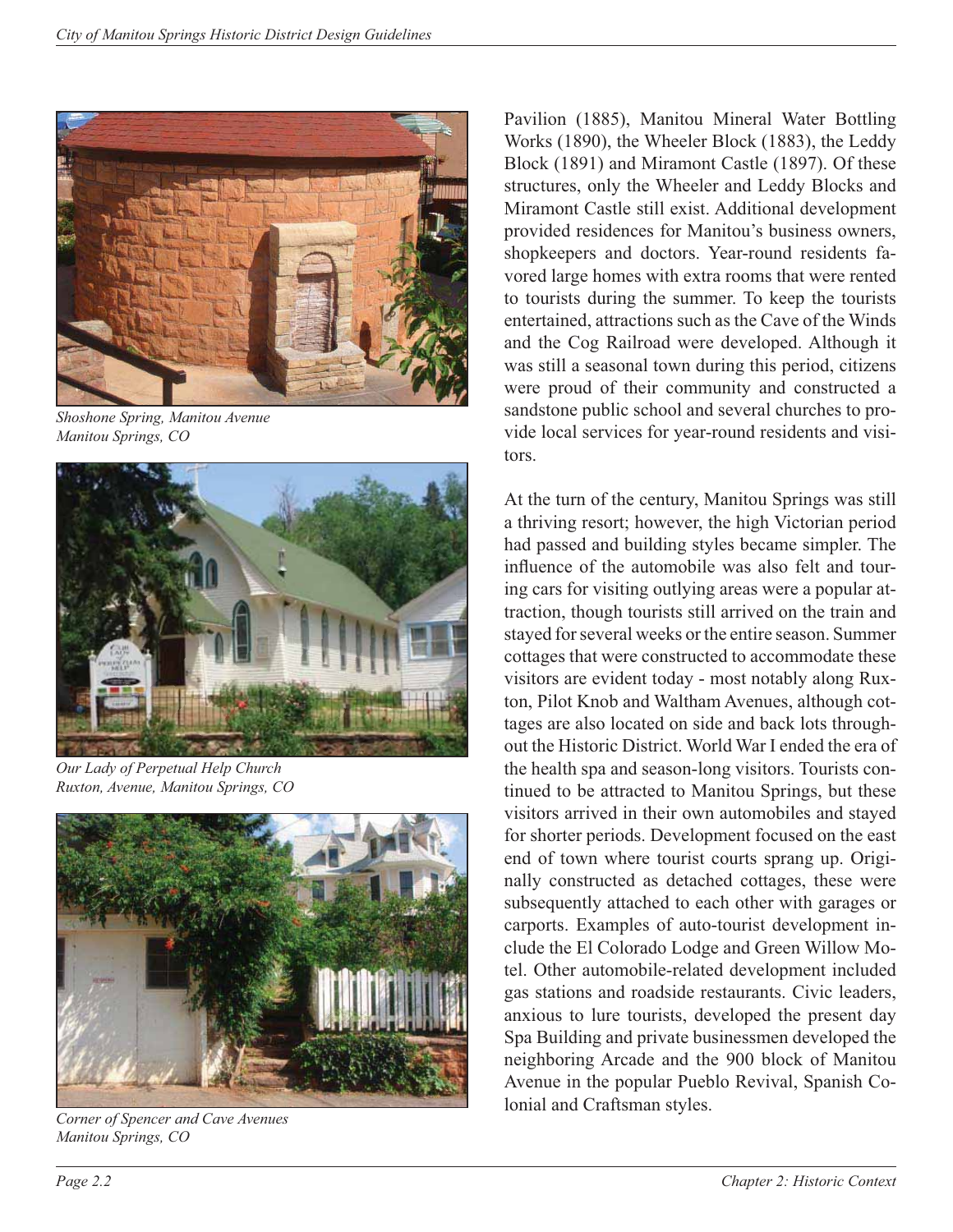The Great Depression and changes in the tourist trade brought about the gradual decline of many of Manitou's older, more important buildings. Victorian structures were not prized during this period nor were they considered financially supportable, and many fell victim to fire, demolition and neglect. World War II brought in a new era of change as Manitou Springs became a bedroom community for the burgeoning City of Colorado Springs and its new military installations. Grand hotels and summer cottages were converted into apartments and homes for new, year-round residents. The downtown district had grocery stores, clothing shops, hardware stores and drugstores to meet the needs of these residents.

During the 1950s and 1960s, family vacations were the norm, and historic motels in Manitou Springs' east end flourished as did curio shops and local attractions including the Mt. Manitou Incline and the Cliff Dwellings. Throughout this period, it was common to modernize store fronts with aluminum and plastic and many of Manitou's historic commercial buildings followed this trend. Residential building also continued along the perimeters of town and Crystal Hills was developed. The 1960s brought an era of unrest to Manitou as well as the rest of the country, and the City became a mecca for counter culture and alternative lifestyles.

The 1980s ushered in a new understanding of our past with the formation of a National Historic District. This renewed appreciation for history resulted in the restoration of many of our commercial and residential buildings. The Mineral Springs Foundation restored long abandoned mineral springs to public use, and a hillside density ordinance was adopted to protect the delicate, natural setting of the community. An art colony began to prosper with the founding of Commonwheel Artists Co-op and the Business of Art Center. Tourists continued to come to Manitou Springs, and while they enjoyed the traditional attractions, a new emphasis on "Green Tourism," outdoor activities, and hiking trails emerged. Historic motels continued to offer small-town hospitality, but were joined by a growing number of Bed and Breakfast-type lodging. Along with increased tourism, the



*Heart of Manitou Pawnee Avenue, Manitou Springs, CO*



*Manitou Springs Public Library Manitou Avenue, Manitou Springs, CO*



*Summer Cottage Ruxton Avenue, Manitou Springs, CO*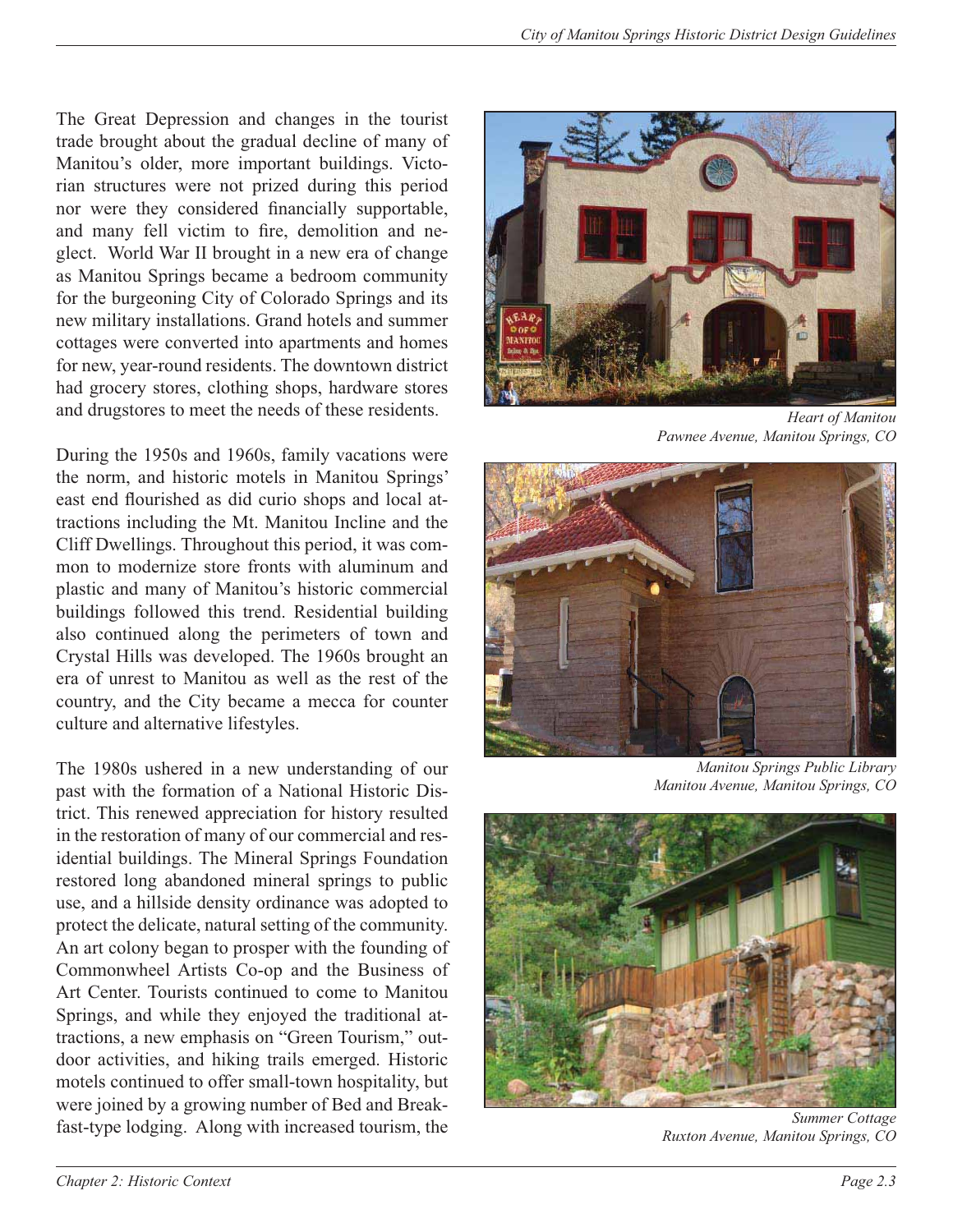

*Manitou Avenue Manitou Springs, CO*



*Smaller scaled buildings contribute to the established development pattern of the Historic District. Spencer Avenue, Manitou Springs, CO*



*Some commercial buildings have been designed to meet small*  building parcels that flank Manitou Avenue. Manitou Springs, CO

1980s and 1990s brought increased growth, as new residents were attracted to Manitou Springs by its visual beauty and quality of life.

As Manitou Springs enters the twenty-first century, long-time residents and newcomers have gained a new appreciation of Manitou's unique small-town atmosphere. A sense of community draws residents together and provides a source of civic identity and pride. This pride is reflected in the continuing restoration and rehabilitation of private homes and businesses, as well as a strong spirit of volunteerism and community involvement. Examples are the restoration of The Cliff House, The Spa Building and the Downtown Streetscape Revitalization Project.

The topography combined with historic architectural styles and development patterns result in cohesive, welcoming neighborhoods. The proximity of houses to the street and the prevalence of large, accessible front porches generate a small-town spirit that is also evident in the pedestrian-oriented commercial district where residents, business owners and tourists meet and mingle against a backdrop of historic storefronts.

As the region enjoys a long-awaited economic revival, the demand for property in the limited Manitou Springs market has increased. Development pressures are increasing, and if not carefully managed, will threaten the natural and built environments that consistently draw residents and visitors to Manitou Springs. Providing new growth and development that is sensitive to our natural setting and our historical heritage will be the primary challenge of this new century.

### **City of Manitou Springs Historic District**

In 1978, the City generated "A Design Plan" for the Downtown. The Historic Preservation Commission was formed in 1979 to delineate historic district boundaries and to create design guidelines for the District. The local Historic Preservation District was created in 1980 and the first Design Guidelines Handbook for both the residential and commercial areas within the newly created District was adopted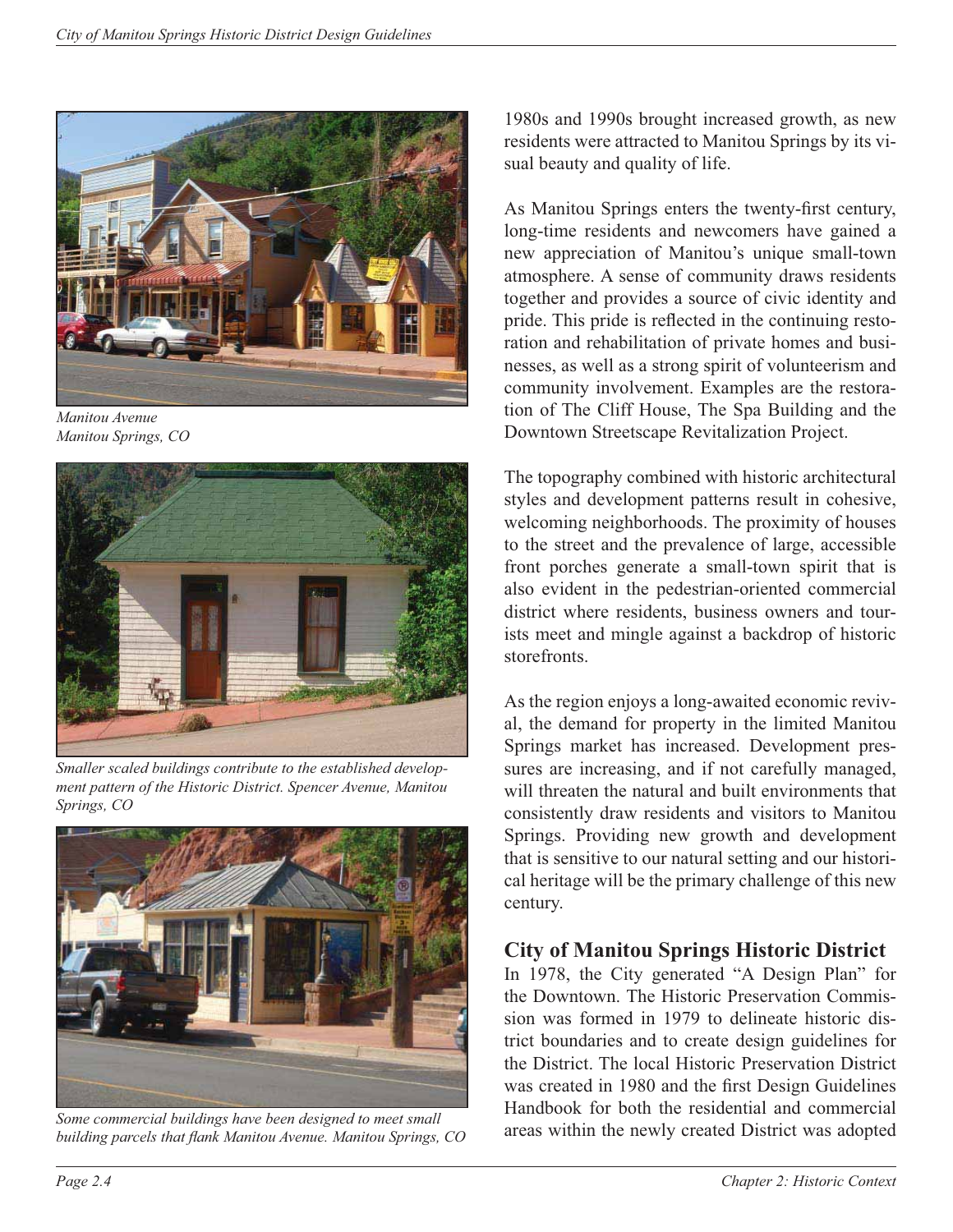in 1981. In 1983, the City was honored by the designation of three National Register Districts by the National Parks Service: Crystal Valley Cemetery, Keithley Log Cabin and the Multiple Resource District (which comprises the majority of the "core" of Manitou Springs). In 1987, the Historic Preservation Ordinance was updated. Since their initial adoption, the Guidelines have been revised from time-to-time by the City to make them more inclusive and to provide more clarity. They were comprehensively updated and the initial subdistricts were created in 1993. In 1996, new Local Historic Preservation District boundaries were adopted that reduced its size to be more consistent with lines of the National Register Districts. A major update and reorganization to the Historic Preservation Ordinance was adopted in 2002. The current 2009 revisions to the Guidelines feature an updated format, more illustrations and photographs, inclusion of sustainable techniques ("Green Building") and consolidation of both the residential and commercial design guideline documents into one set of Guidelines in a web-friendly format.



*Example of Manitou Springs motel architecture popular in the 50s and 60s. Manitou Avenue, Manitou Springs, CO*



*This false front building is one of several commercial style storefronts. Manitou Avenue, Manitou Springs CO*



*This historic residence has been converted to a commercial business in the Commercial Core. Avenue Hotel Bed & Breakfast Manitou Avenue, Manitou Springs, CO*



*The architectural detailing and ongoing maintenance of this historic residence contributes to the overall character of the Historic District. 602 Upper Ruxton Avenue Manitou Springs, CO*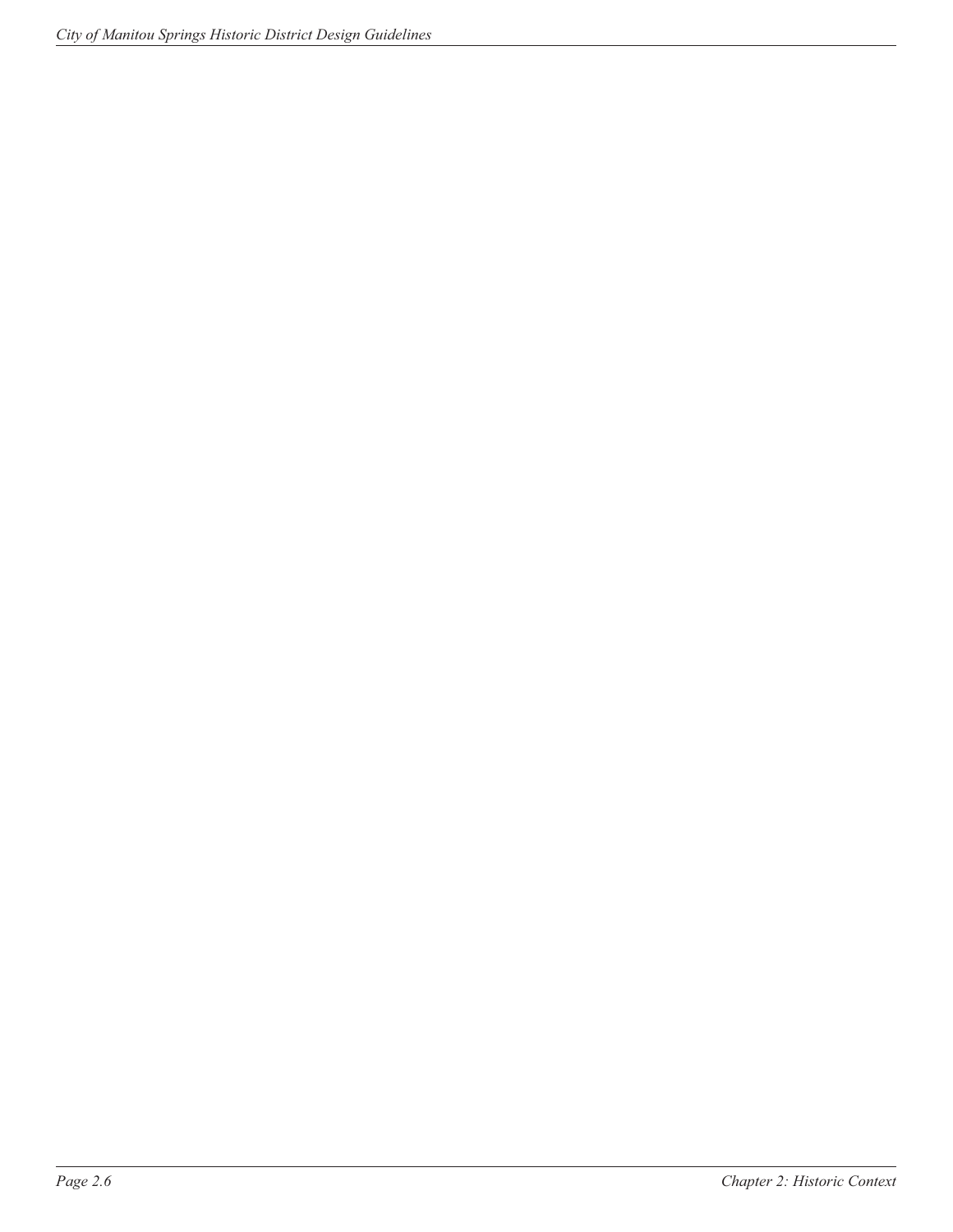

SUBDISTRICTS

## **Historic Subdistricts Map**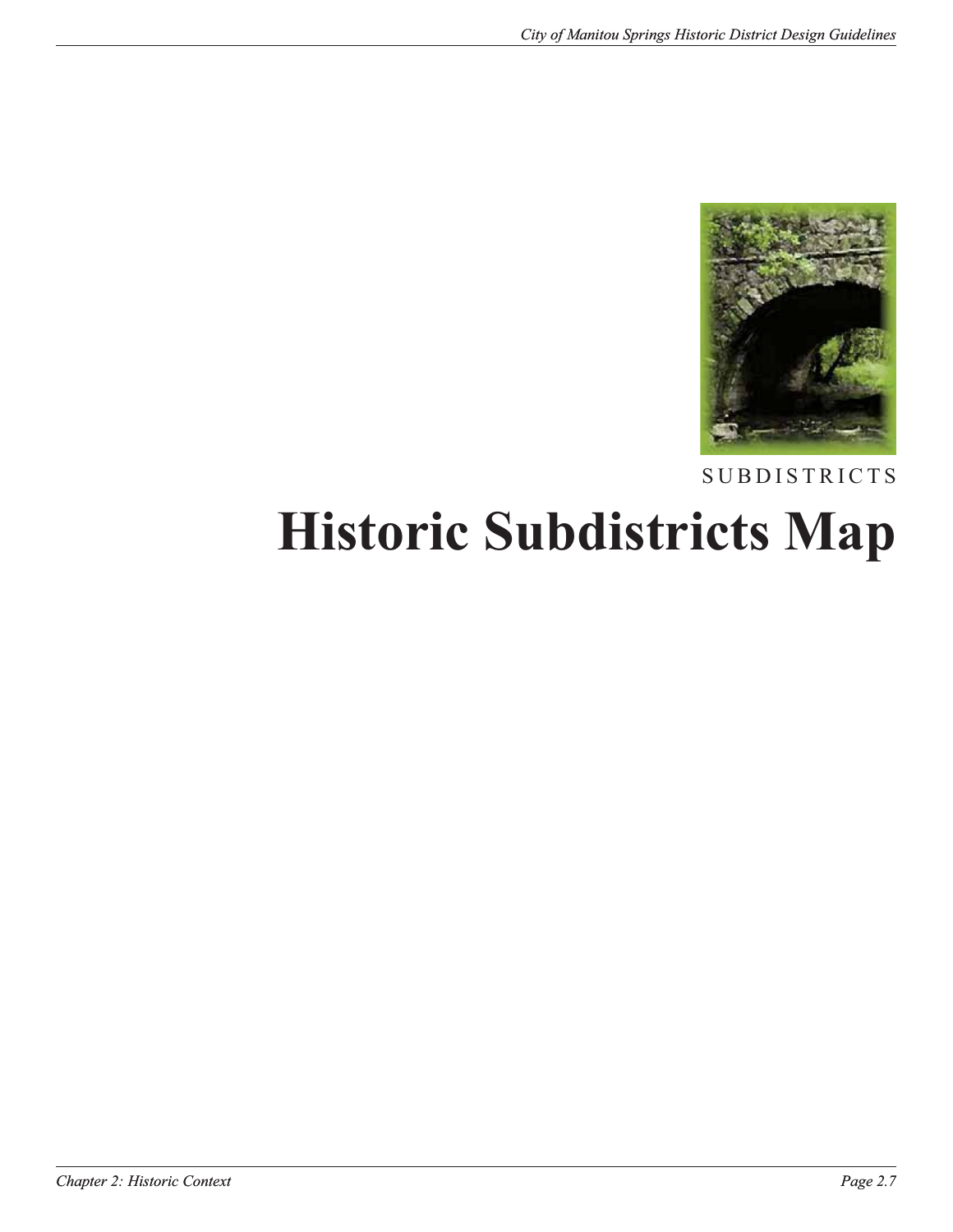### **Subdistrict Introduction**

Manitou Springs' Local Historic Preservation District is comprised of 16 subdistricts. All these sub-areas are detailed in the following maps and descriptions, except for the Crystal Valley Cemetery Subdistrict, for which the City intends to develop use and maintenance Guidelines in the future.

These subdistricts were created in an effort to define neighborhoods and help both the Commission and property owners to focus on important features and characteristics within each area. Every subdistrict has a variety of infill and building types – both historic and contemporary – and this mixture has had varying effects on the historic qualities and character of these areas. Some subdistricts, or even smaller areas within those neighborhoods, are quite cohesive in building styles and dates of construction. Other neighborhoods are more eclectic. However, patterns of siting, materials and design features among the historic buildings can be found even in subdistricts with diverse eras of development. These are generally the characteristics that will inspire the most successful projects.

### **General Features**

The steep topography exhibited throughout the Historic District resulted in narrow streets that meander up the hillsides and provide stunning views across the valley. The primary entrance to many structures is oriented toward the street and connects directly to sidewalks and / or secondary pedestrian walkways that link residential neighborhoods to the Commercial Core, local schools and City services.

Stone foundations, retaining walls and historic stone bridges are found throughout the City's Historic District. The character of these features may vary from subdistrict to subdistrict. The areas of the community that developed earlier in the City's history often display more cut stone and formal detailing. Manitou Greenstone was locally quarried from approximately 1890 to 1940 and is found only in this area, but is no longer commercially available. The use of Greenstone is a defining feature within the Historic District. Stonework associated with "later" development, generally post-1900, may be more random and natural, such as the use of found "rubble" stone.

Except for some historic chimneys and many of the buildings within the Commercial Core Subdistrict, brick is not a common material used within Manitou Springs' Historic District. Although there are a limited number of buildings with ornate decoration within the Historic District, overall the use of simple architectural detailing and materials is most prevalent.



*Areas of the community that developed earlier display cut stone and formal detailing similar to this commercial structure on Canon Avenue. Canon Avenue, Manitou Springs, CO*



*The WPA insignia on a retaining wall in the Upper Washington Subdistrict. Lafayette Avenue, Manitou Springs, CO*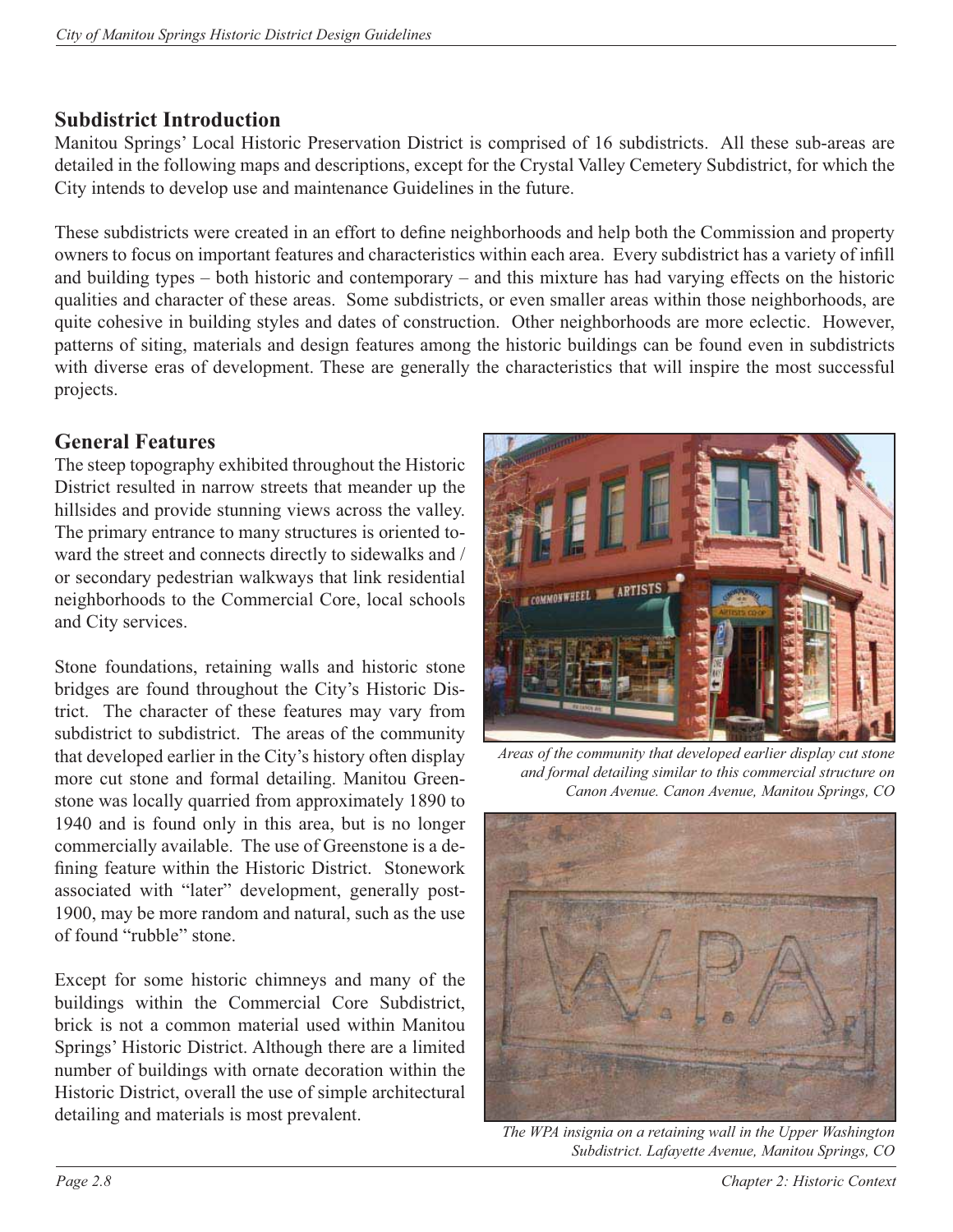Insert 11 X 17 Historic Districts and Subdistricts Map Here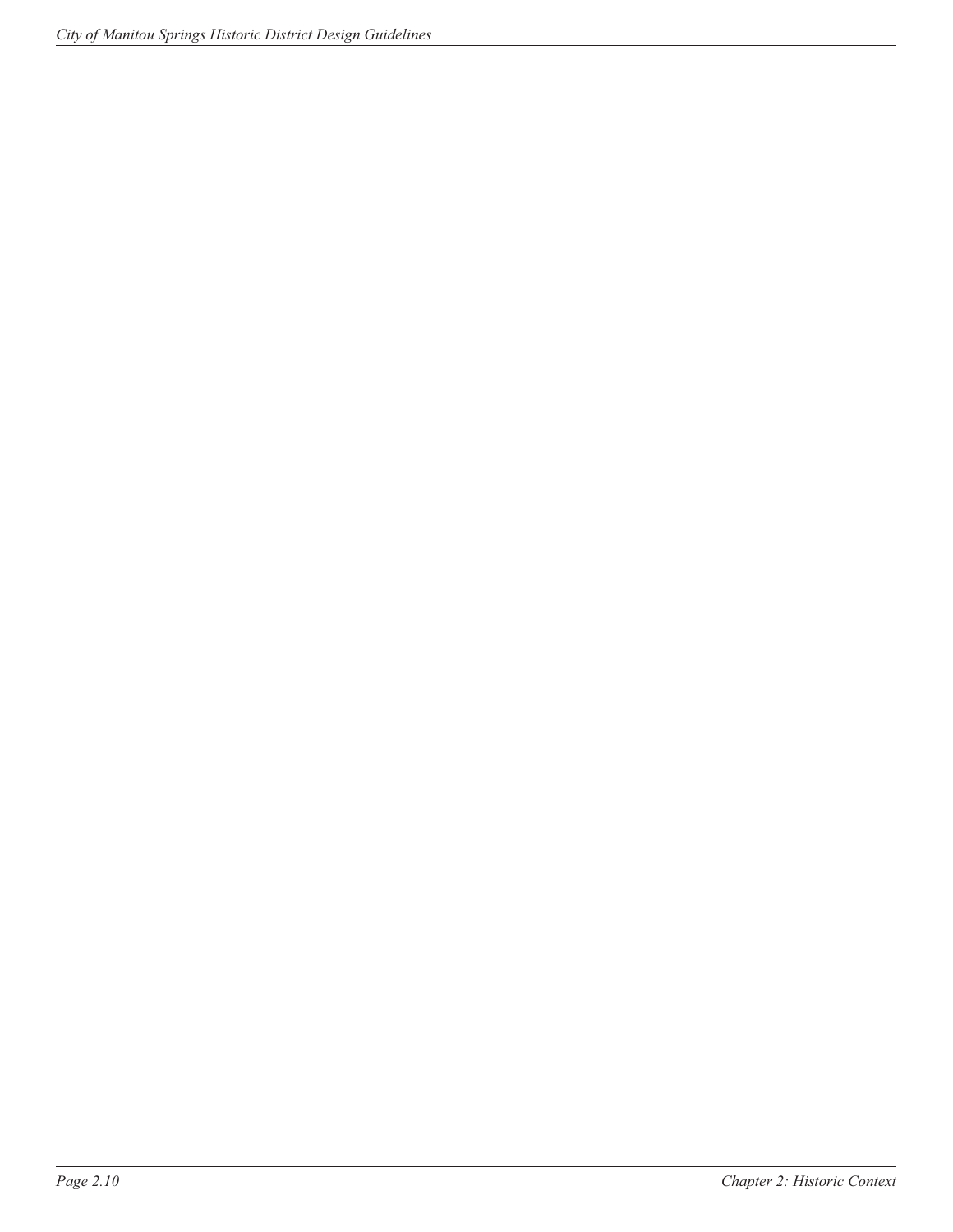

# **El Paso Cottages High Road Lower Washington Minnehaha/Pilot Knob Peakview**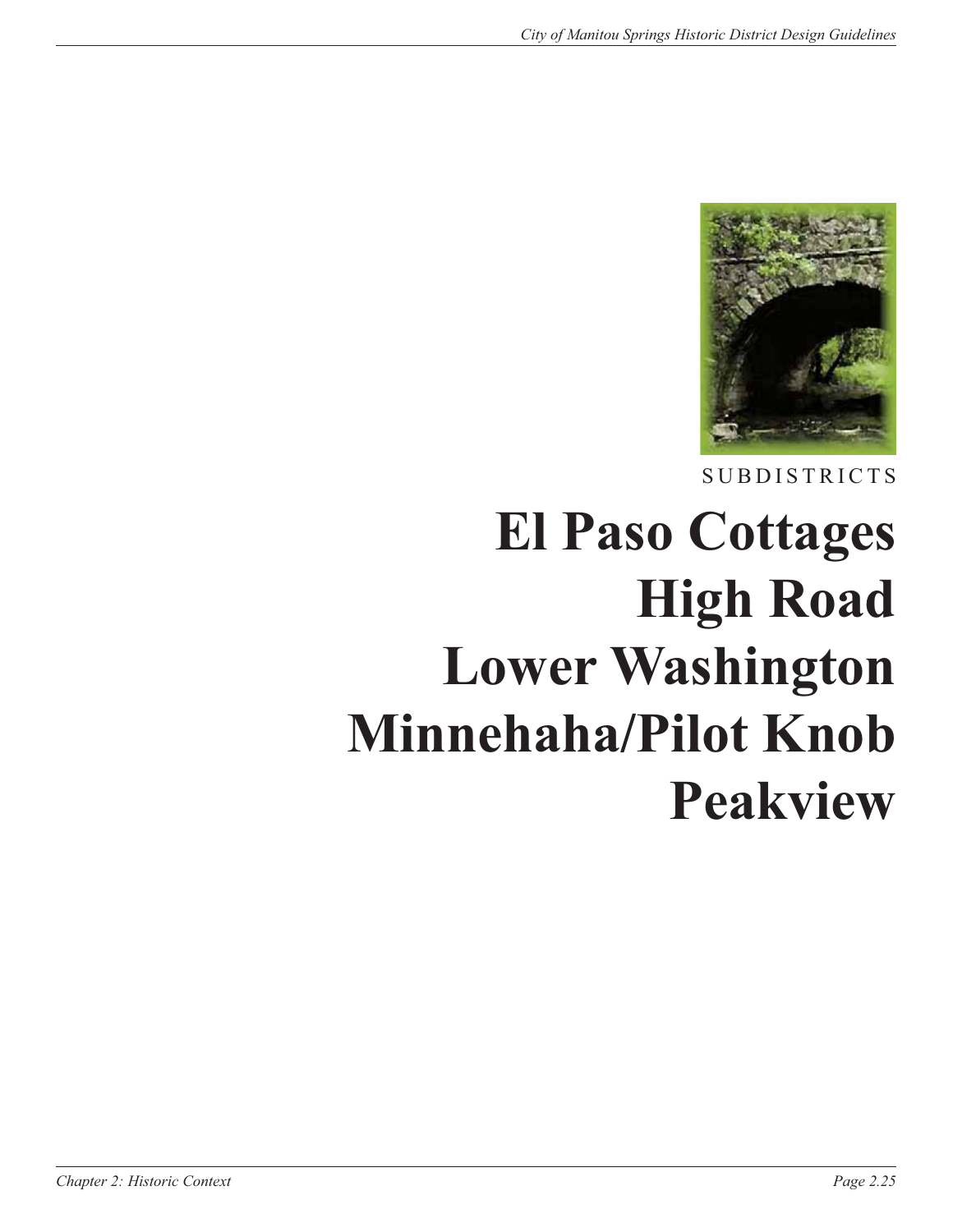### **El Paso Cottages Subdistrict, High Road Subdistrict, Lower Washington Subdistrict, Minnehaha/Pilot Knob Subdistrict and Peakview Subdistrict**

The descriptions of these Subdistricts have been grouped together due to their similarities. They exhibit a wider variety of building sizes and scales. Much of these areas were developed post 1900.

The **El Paso Cottages Subdistrict** is a small area on the north side of El Paso Blvd., between 448 and 480, which extends to the south side of Pinon Lane adjacent to these properties. The name of this subdistrict reflects the dominant architectural style in the area. Some of the notable structures within this subdistrict are:

- Spanish Colonial Revival Residences at 454 and 460 El Paso Blvd.
- Uneeda Rest Cottage (466 El Paso Blvd.)

The **High Road Subdistrict** is found along the southern border of the Historic District roughly between Pawnee Avenue and Uinta Road. This subdistrict contains parts of Midland Avenue, Shoshone Place, Chipeta Road, Fairmont, Garnet and Mica Avenues, and Edgewood Pathway. One of the notable structures within this subdistrict is:

• Kanagy House and WPA Wall (901 Midland Avenue)

The **Lower Washington Subdistrict** is found between 215 and 425 Washington Avenue and also contains Sunshine Trail, Burn and Cliff Roads. Some of the notable structures within this subdistrict are:

- The Alabama House (425 Washington Avenue)
- Historic Cabin (413 Washington Avenue)

The **Minnehaha/Pilot Knob Subdistrict** is located in the western part of the City. In addition to the streets for which it is named, it also contains areas of Pine Ridge, Michigan, Duncan, and Illinois Avenues, Ute Trail, Rock Hill and Iron Roads.

The **Peakview Subdistrict** is located along the eastern boundary of the Historic District, south of Manitou Avenue. This subdistrict contains South Path, Fountain Place, part of Elk Path, Peakview and Delaware Roads.

These Subdistricts represent a less consistent mixture of historic and non-historic residences characterized by the following features:

- 1. A mixture of building ages and scales
- 2. Siting on some of the most severe topography in the Historic District
- 3. Irregular setbacks
- 4. Cottages and vernacular style
- 5. Wood frame construction
- 6. Roof gables parallel to the street (side gables)
- 7. Retaining walls made from found stone (rubble) and dry-laid stone

The topography tends to be steeper, hence building siting may be irregular and buildings are fit to the varied topography. Some buildings are set immediately against the roadbed or sidewalks and many have a strong relationship to the street or the view. One of the most critical considerations for this area is to respect the natural topography and fit new construction into the topography, rather than using modern methods and equipment to alter it.

Although contemporary styles are generally more compatible in these subdistricts than in others, scale, massing and orientation, which echo the historic residences are recommended. Low, horizontal ranch-style houses are least appropriate. Blocky, vertical, steep-roofed residences, which have clearly-defined front entries, view orientations and down-played garage entries are more likely to complement the historic buildings that are present.

In keeping with the more informal characteristics of this neighborhood, stone walls, although common, are generally built from rubble and are frequently curvilinear.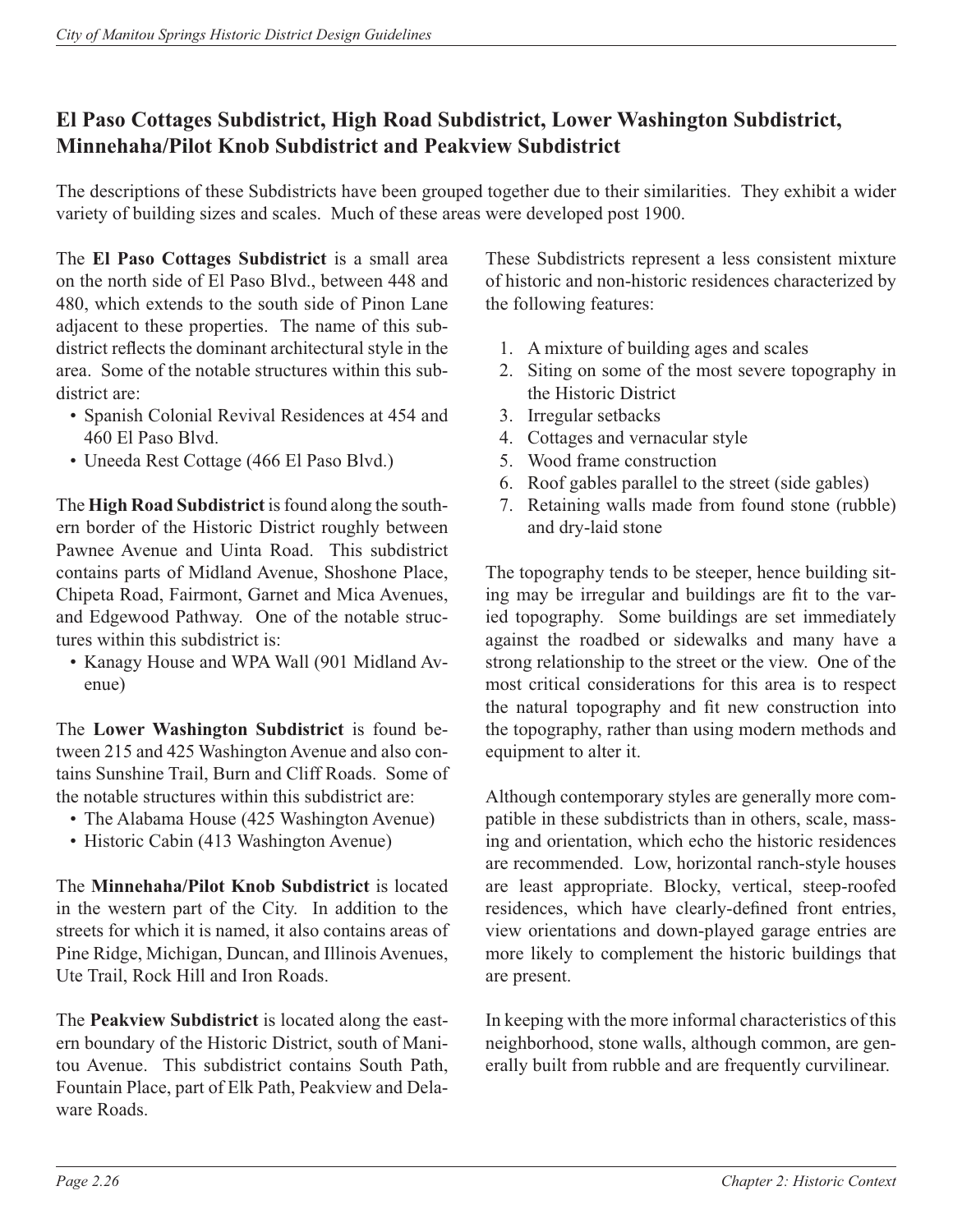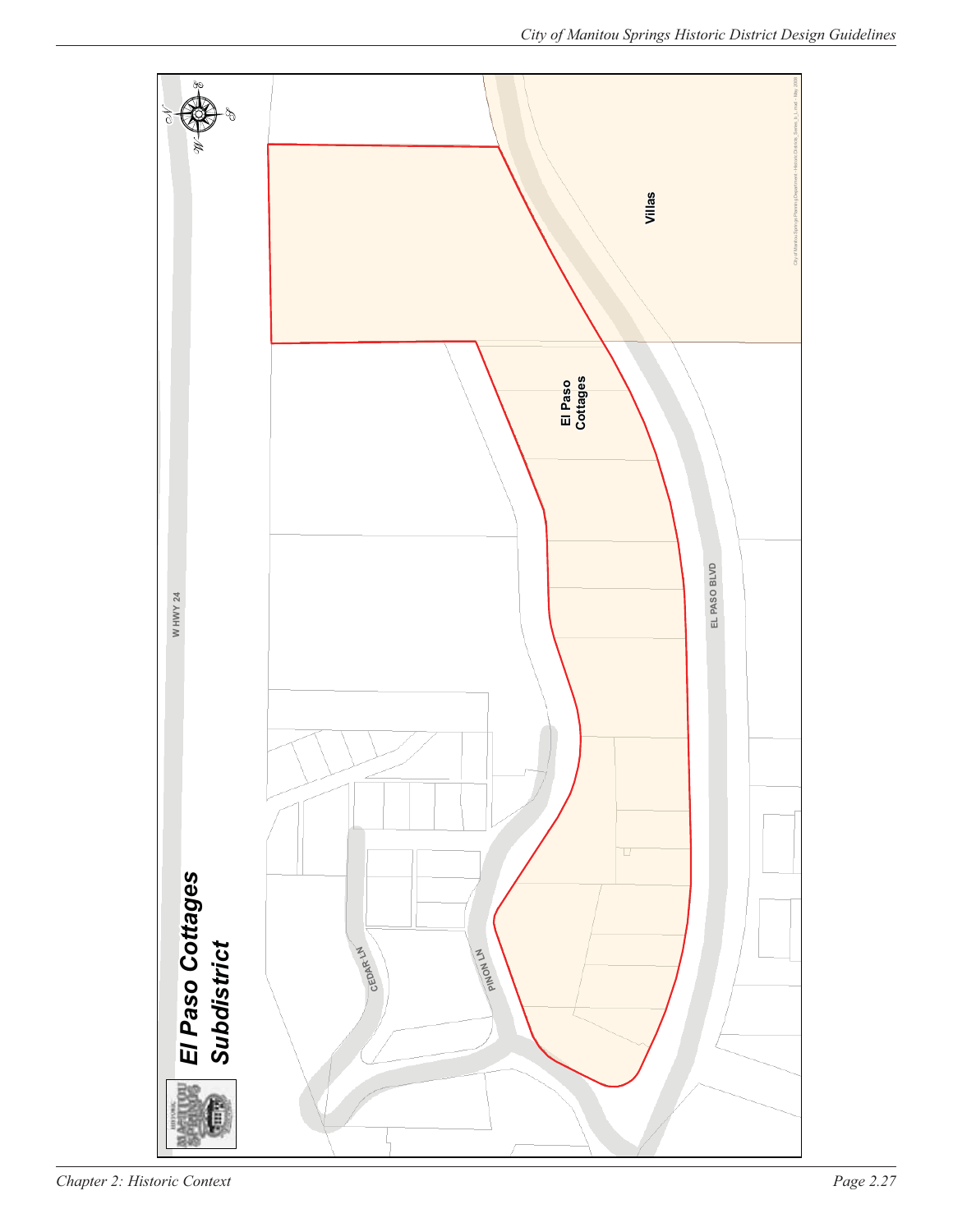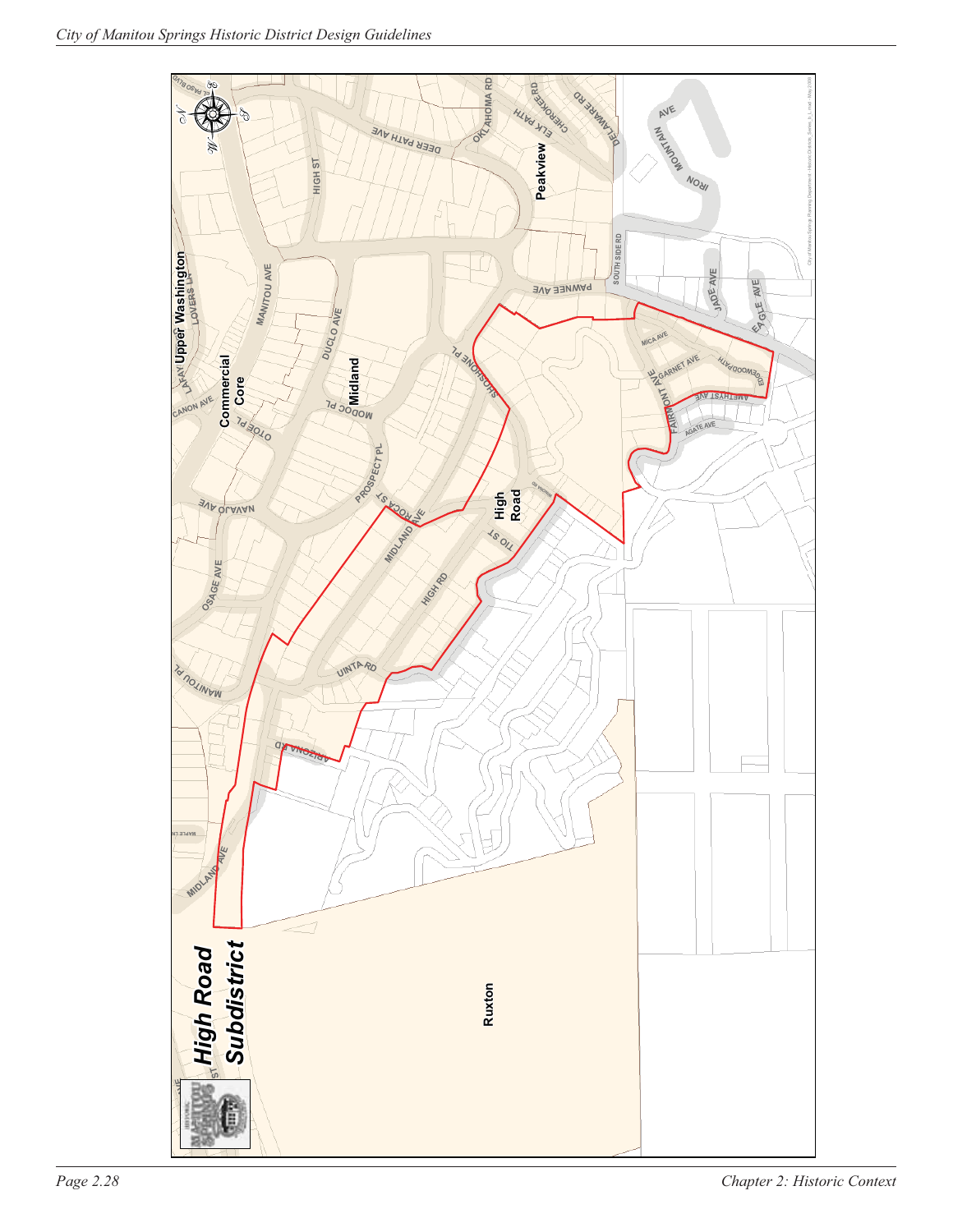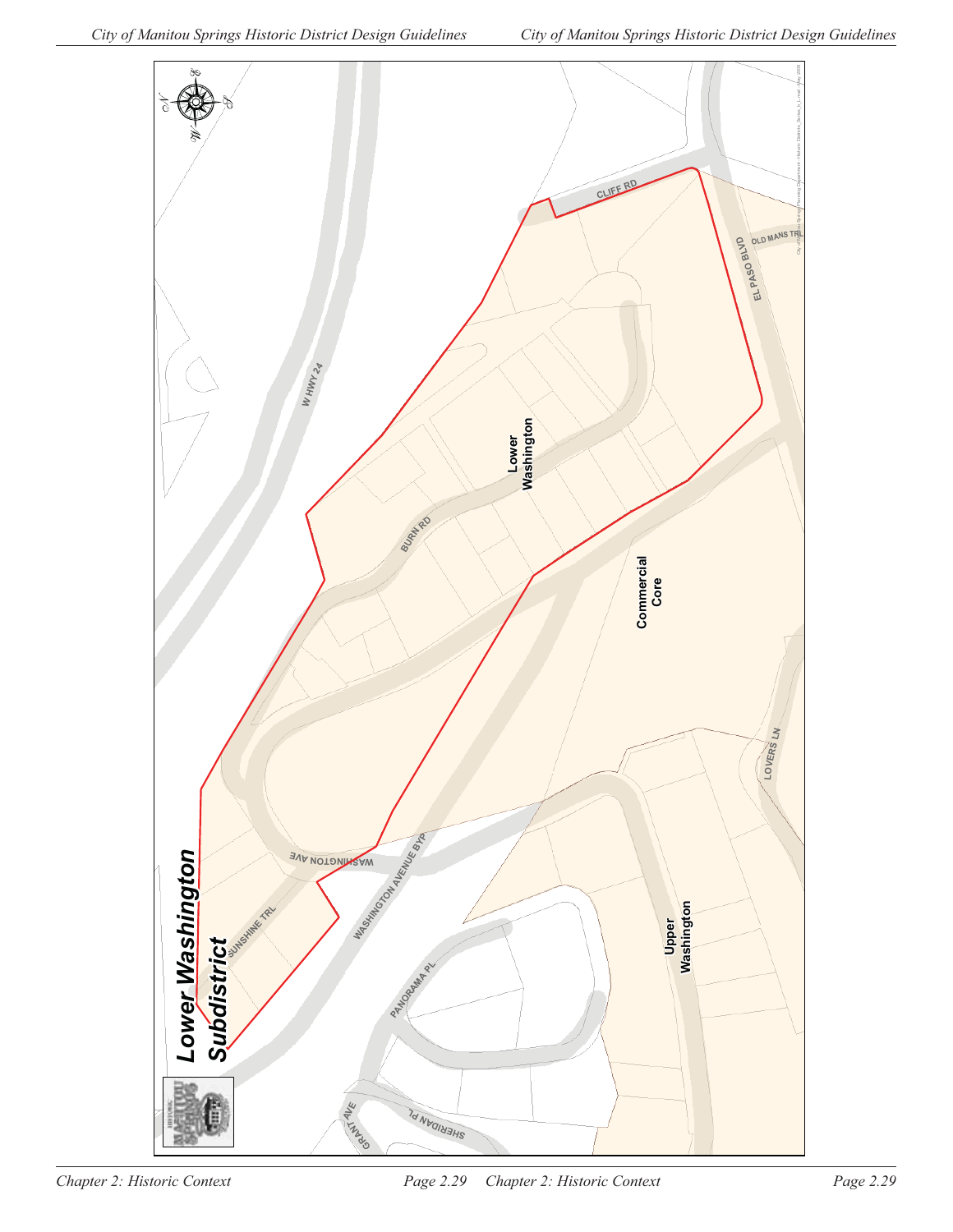